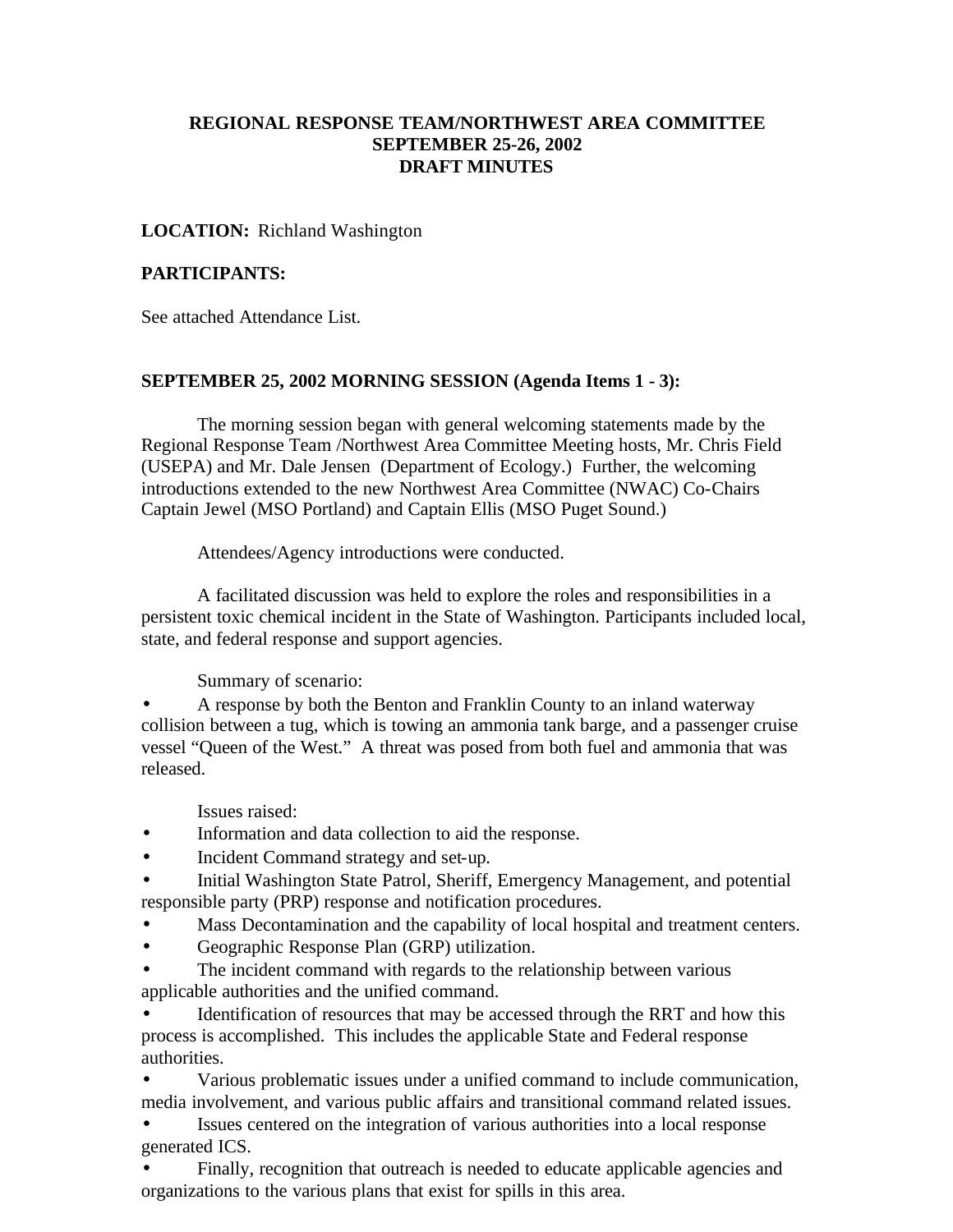### **EPA RESPONSE CAPABILITIES (Agenda Item 6)**

**(**This section was moved ahead on the agenda.)

Mr. Chris Field provided the context for the discussion regarding the demands placed on the EPA and the current status of the EPA's mission. The EPA has been asked under the Office of Homeland Security to be able to respond to six, simultaneous large scale incidents (approximately the size of the September 11, 2001 World Trade Center response.)

Mr. Jeffry Rodin, EPA FOSC, led a discussion centered on the direction of EPA to move towards a national emergency response program with consistent equipment, training, and resources across the country. The discussion included the following topics:

The mission of the EPA and the applicable response authorities.

• Federal Response Plan response and applicable eme rgency support functions under ESF 10 (Hazardous Materials).

• An overview of the National Response System, including available response resources and assistance to include Environmental Response Teams, On-Scene Coordinators (OSC), research and development offices and access to special response resources including Coast Guard Strike Teams, Salvage Teams, NOAA Scientific Coordinators, EPA Coordinators, ATSDR technical assistance, Corp of Engineers, and available Contractor Resources.

• Resource available through the EPA's Superfund Technical Assessment and Response Team (START) and Emergency Rapid Response Service (ERRS) Contractors to include response vehicles, response offices, air monitoring equipment, associated sampling equipment, heavy equipment, and associated disposal assignments.

- Specialized Contracts to include historical sites and biological assessments.
- Level "A" response related equipment and ability.

# **KEY NOTES (Agenda Item 4)**

Presentations were made by Ms. Donna Fuzi (Umatilla Chemical Depot Center Division Chief) and Ms. Mary Brown (Contractor for the US Department of Energy, Hanford Nuclear Reservation.)

Ms. Donna Fuzi's presentation covered an overview of the general Umatilla Chemical Depot operation during a response. The highlights included the following topics:

- History and background of the facility to include the general mission statement
- Security and emergency operations
- Activation, control and coordination procedures
- Reporting processes and applicable security related issues.
- Facility interaction with regards to the Regional Response Team (RRT).
- Activation of the RRT through the Service Response Force (SRF)
- Weapon disposal related procedures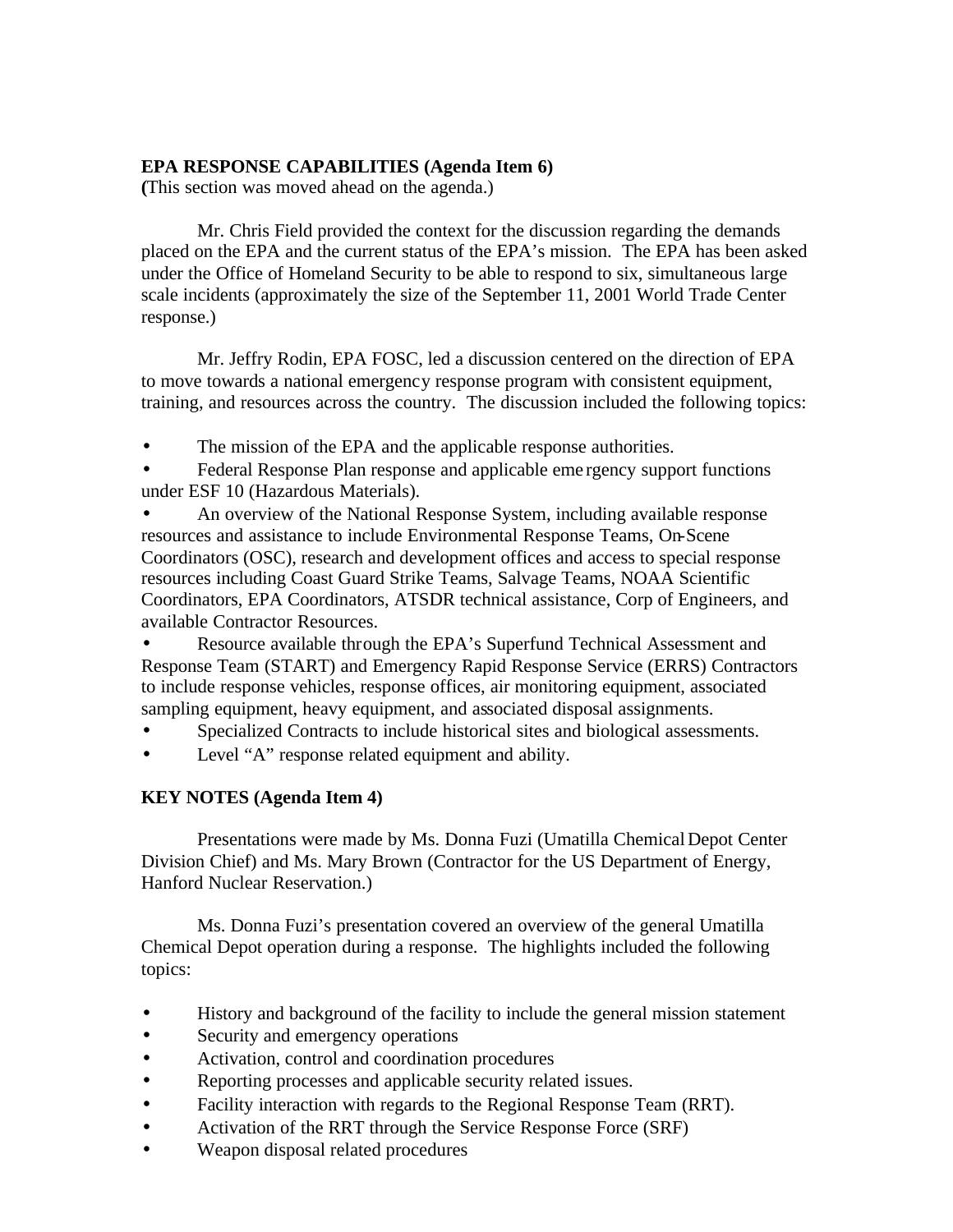Ms. Brown's presentation covered an overview of the Hanford Nuclear Reservation general operations. The highlights of the presentation include the following topics:

Emergency response operations and preplanning agreements.

• Emergency response organization to include the use of Incident Command System (ICS), emergency operations center, support components of the facility, consequence assessment, security, and notifications.

Interface with off-site agencies to include planning, pre-planning, emergency action level procedures, hazard analysis, and consequence analysis.

- Readiness assurance and communications
- Discussion of recent range fires in the area and how operations were utilized.
- Facility interaction with regards to the Regional Response Team (RRT)
- The facility's identification of a Federal On-Scene Coordinator (FOSC)

### **OSC REPORTS (Agenda Item 5)**

#### EPA

Ms. Sheldrake reports that the EPA has responded to multiple incidents since the last RRT meeting in March 2002. The incidents include a drum response in eastern Washington, a fire at a Western Farms Services facility, where the EPA supplied air monitoring services, and an oil spill response in Sandpoint, Idaho.

#### MSO Puget Sound

Commander Mark Dix (Chief of Operations, MSO Puget Sound) reported that Captain Ellis (Captain of the Port, MSO Puget Sound) is attending a drill in Bellingham, WA and is unable to attend the RRT meeting. On his behalf, Commander Dicks reports the following response incidents:

- 07/09/02 a tug boat in Everett, WA leaking oil and later sank at its moorings
- 09/06/02 a barge fire, in Port Angeles

• MSO Puget Sound has had an increase in workload as many reservist-related positions have concluded

• MSO Puget Sound is working with Department of Ecology on a response related action level. The 100-gallon action level is will be weighed on a case by case basis and will only be follow when appropriate.

#### MSO Portland

Lieutenant Commander Dave Pierce spoke on behalf of Captain Jewel and reported the following response related news:

- No significant spill activity since the last RRT meeting.
- Due to a loss of activated reserves, the MSO has seen an increase in effort.
- Continuing to see a deep draft ships violating the MARPOL standards.

#### Department of Ecology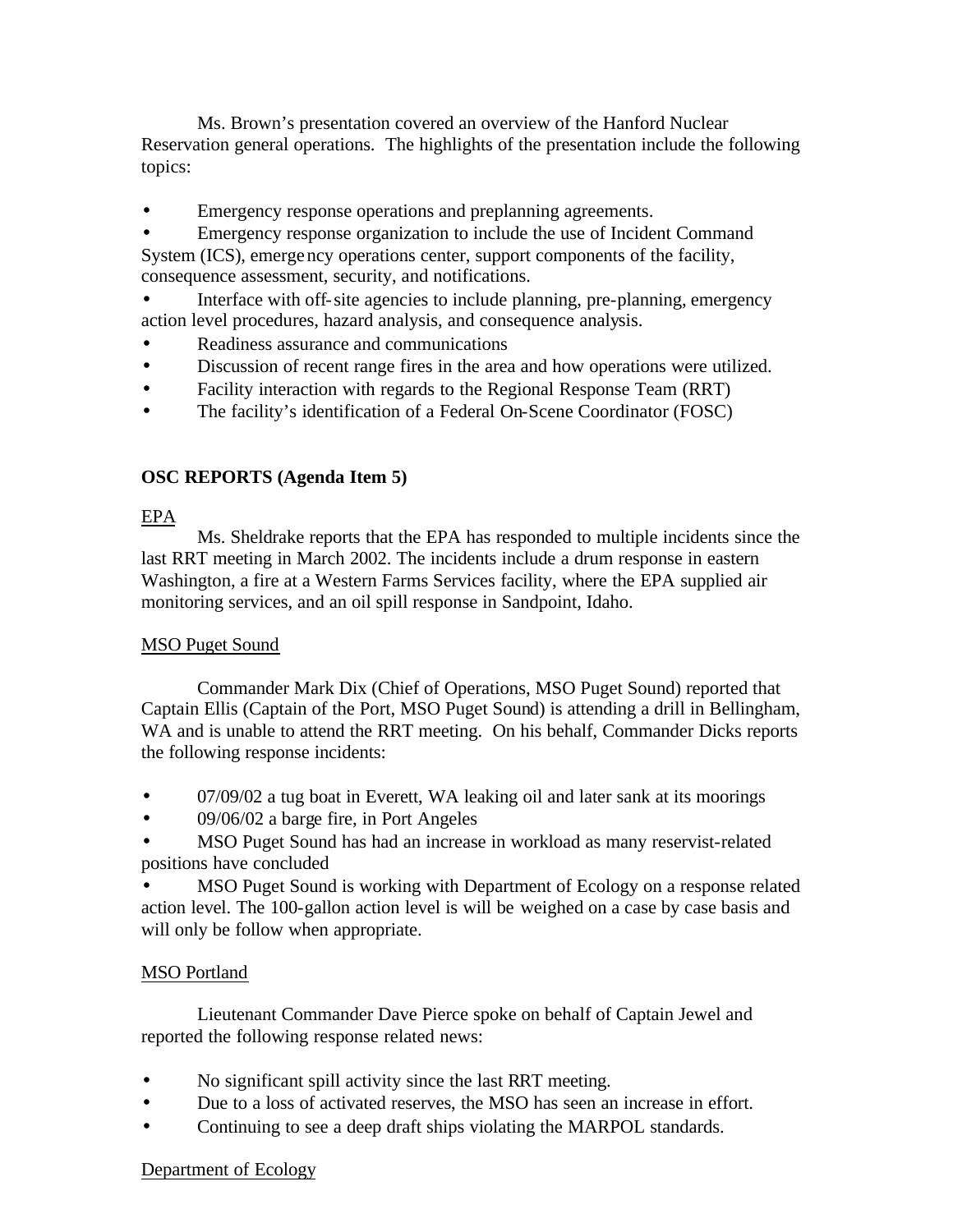Mr. Mark Layman (Department of Ecology) reported on the following incidents:

• A fire that involved two 1,000-gallon propane cylinders. Ecology was utilized as technical assistance with ICS

• I-90 tanker fire spill and AFFF fish kill incident.

• Domestic terrorist response on July 21, 2002 where an individual attempted to destroy various courts documents.

- An acid spill in north Seattle that released hydrofluoric and phosphoric acid.
- Rock Island damn release.
- Trident Seafood anhydrous ammonia leak.

# OR Department of Environmental Quality

OR DEQ representative reports a whale carcass that was removed from the Willamette River near the confluence of the Columbia River. Further, a discussion was held centered on a 34,000-gallon methanol release in Springfield, OR.

# **Case Studies**

# Ecology

Mr. Mark Layman presented a recent case study on the Twisp Cyanide Removal Incident. The presentation included discussion on the following topics:

The incident was centered on a cyanide removal in Twisp, WA. The site has been contaminated due to a mining process that resulted in cyanide contaminated soil. The State was asked to do stabilization and removal of the contaminant.

• Ecology did an assessment of the site and sampled the site. The most hazardous material found was 20-pounds of sodium cyanide that was left on-site in open containers. Ecology arranged for the removal and disposal of the material.

# EPA

Mr. Greg Weigel (USEPA) presented a recent case study on the Idaho State Lab Fire Incident. The presentation included discussion on the following topics:

• A fire broke out in a State Environmental Lab in northeast Boise, ID.

Approximately 15 firefighters believed that they were exposed to an unknown air contaminant.

• EPA mobilized their START-2 contractor for a level B response out of Seattle, WA.

• The EPA worked with the state's Boise Regional Response Team and the Civil Support Team to identify the contaminant of concern and to identify the extent of contamination.

• Civil Support Team sampled bunker gear and various wipe samples and ran then through a field portable GC/MS.

# **AGENCY REPORTS (Agenda Item 7):**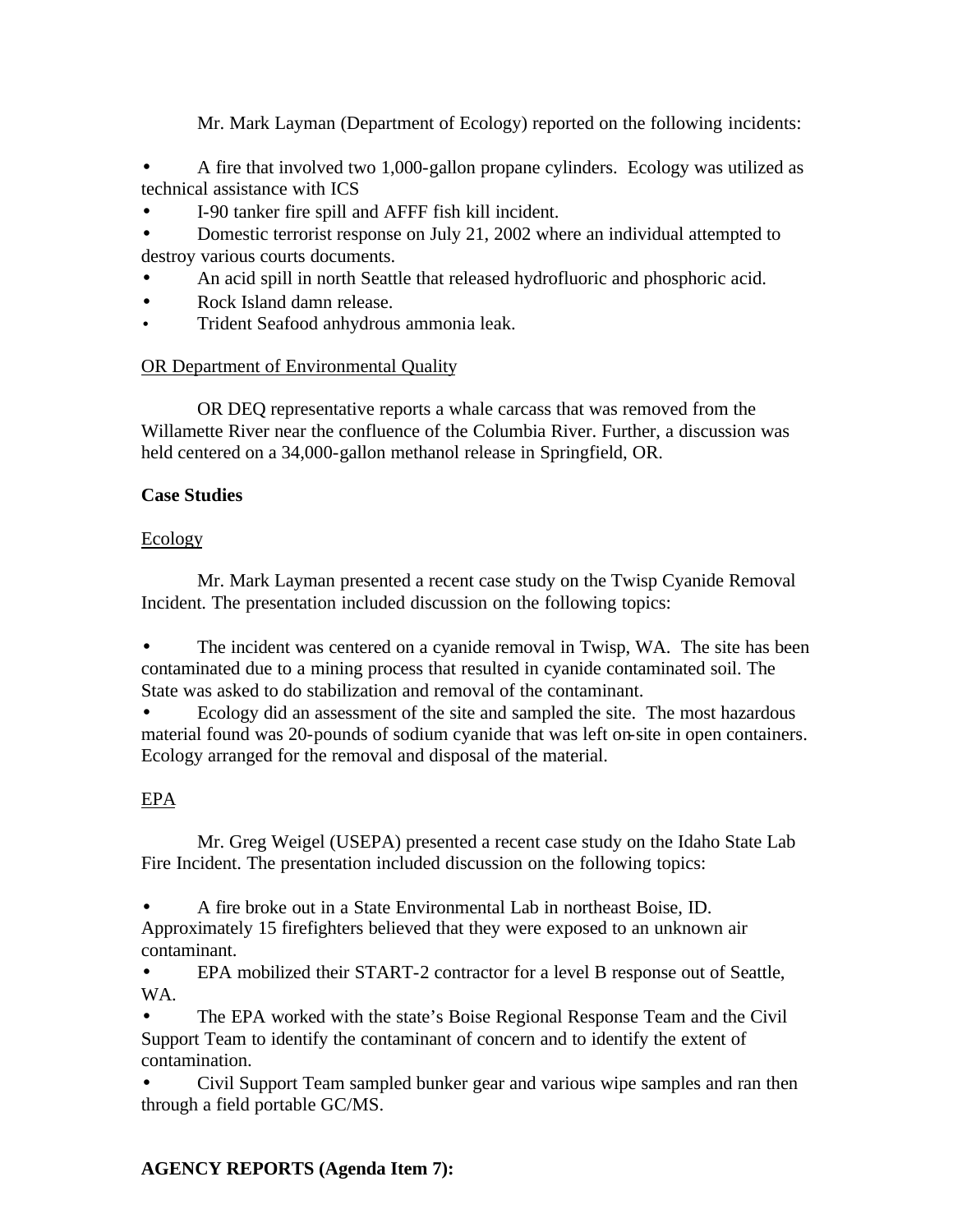Each agency represented at the meeting was asked to give a brief update on significant activities within their agency.

• DOI

Mr. Preston Sleeger led a discussion centered on DOI mission statement.

### • Department of Energy

Ms. Debbie Webb, contractor to Department of Energy, reported that DOE has had some changes since the events of September 11, 2002. They are reorganizing into a 10-region system that mimics FEMA. Further DOE is heavily involved in the upcoming TOPOFF exercise.

### **MSO Puget Sound**

Commander Dix reported that the officer corp at the MSO is new and made all applicable introductions. Further, the Marine Safety and Security Team was stood up with a unit number of 91101 MST.

### CG District 13

Mr. Whitson reported on new equipment and a recent Oil Spill Control Course. The district is planning to present a coastal exercise in late 2003 to test logistics experts. This will cover aspects of communication, transportation, housing, and personnel. Mr. Matt Bernard has returned from a trip to Alaska and reports that progress has been made with Canada and the consolidation of CANUS plans. The draft should be ready to implement by 2004.

# • EPA

Mr. Chris Field reported that the EPA has completed their hiring process and currently has 15 OSCs, with 9 in Seattle, 2 in Portland, 2 Anchorage Alaska, and 2 in Idaho. Further, EPA is moving to designation of geographic-specific OSCs which will divide the region up in to specific work areas. The EPA is continuing to progress in the area of emergency response and readiness of counter terrorism and weapons of mass destruction.

• Ecology

Mr. Dale Jensen reported that Ecology currently has a 2-billion dollar shortfall and is moving towards a more customer service style of business. They are working towards increasing the speed of the current permitting process. Further, Mr. Jensen reported that Ecology is busy with the geographic response plans that are being updated for portions of the Snake and Spokane Rivers and the upcoming TOPOFF exercise.

• Department of Environmental Quality

Oregon Department of Environmental Quality reports that there is a 300 million dollar tax increase to be voted on in January. The ODEQ emergency response program is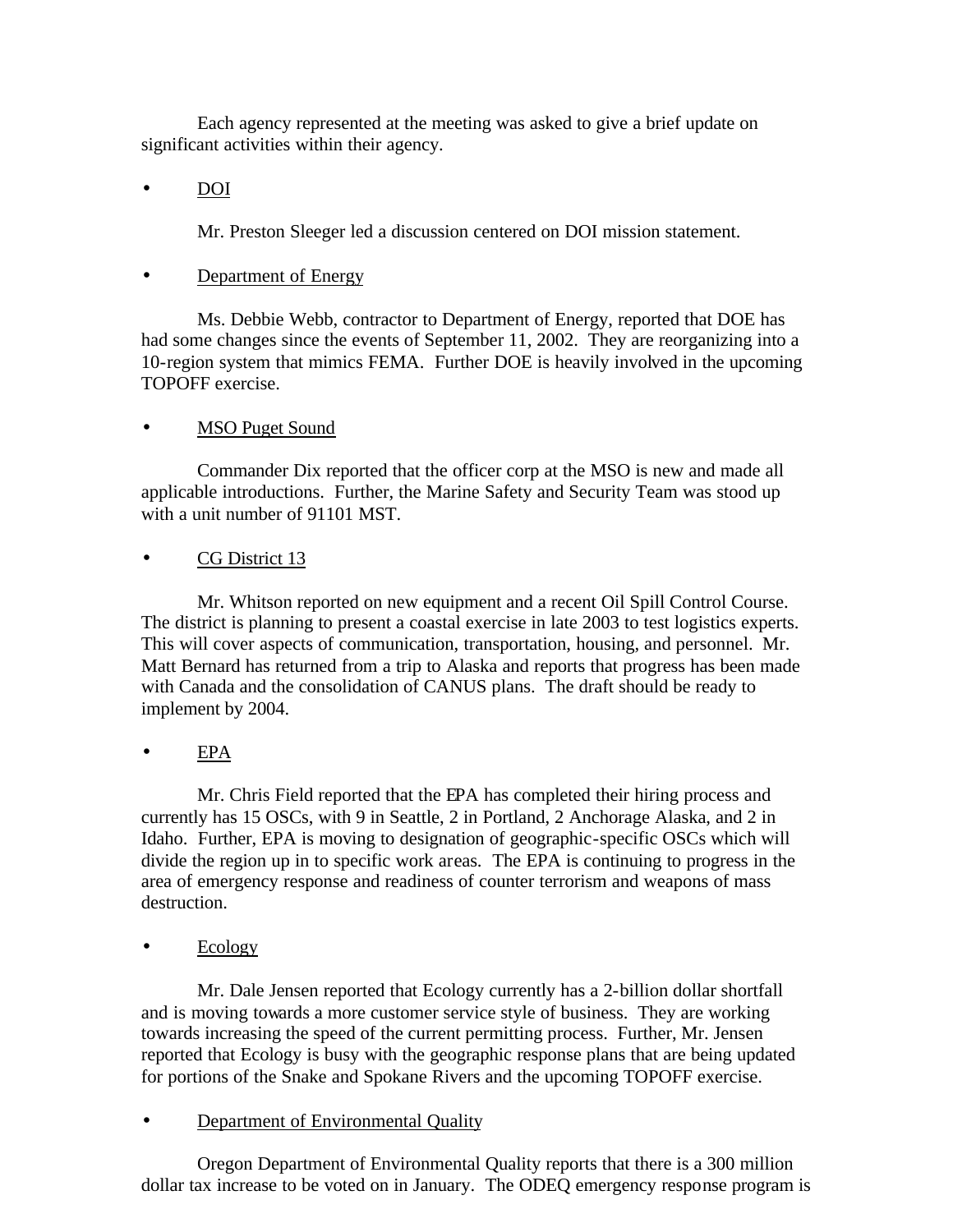being expanded agency wide so senior managers will be more aware and involved with emergency response. Further, Lt. Commander Paul Simon will be rejoining ODEQ.

# • NOAA

Mr. Mike Devany led a discussion centered on the Response Link program. Ms. Sharon Christopherson can provide information on the set up and sign on procedures. NOAA is working with USCG and EPA on an Endangered Species Act consultation for all the response technologies outlined in the Northwest Area Contingency Plan.

# • OSHA

Mr. Ron Tsunehara reported that his agency is concentrating on the issuing of guidelines for ergonomics and food processes. Further, there is a memorandum of understanding with the OSHA program to share jurisdiction with the Umatilla facility.

# • FEMA

Mr. Mike Hammond reported that FEMA is waiting to see what happens with the Office of Homeland Security.

# • NAVY

Ms. Tammy Brown reports that the Navy has been very busy with vessel traffic concerns. This has taken away from the efforts of spill response. There is a worse case exercise planned for March 2003, the RRT will be included.

# • Department of Health and Human Services

Mr. Dan Orico with the Joint Regional Medical Planning Office reported that Health and Human Services has published a mass vaccination plan for Smallpox that can be found on the CDC Webpage. Further, Mr. Orico reported that the Northern Command will officially begin soon and that HHS is in the process of planning for the upcoming TOPOFF exercise.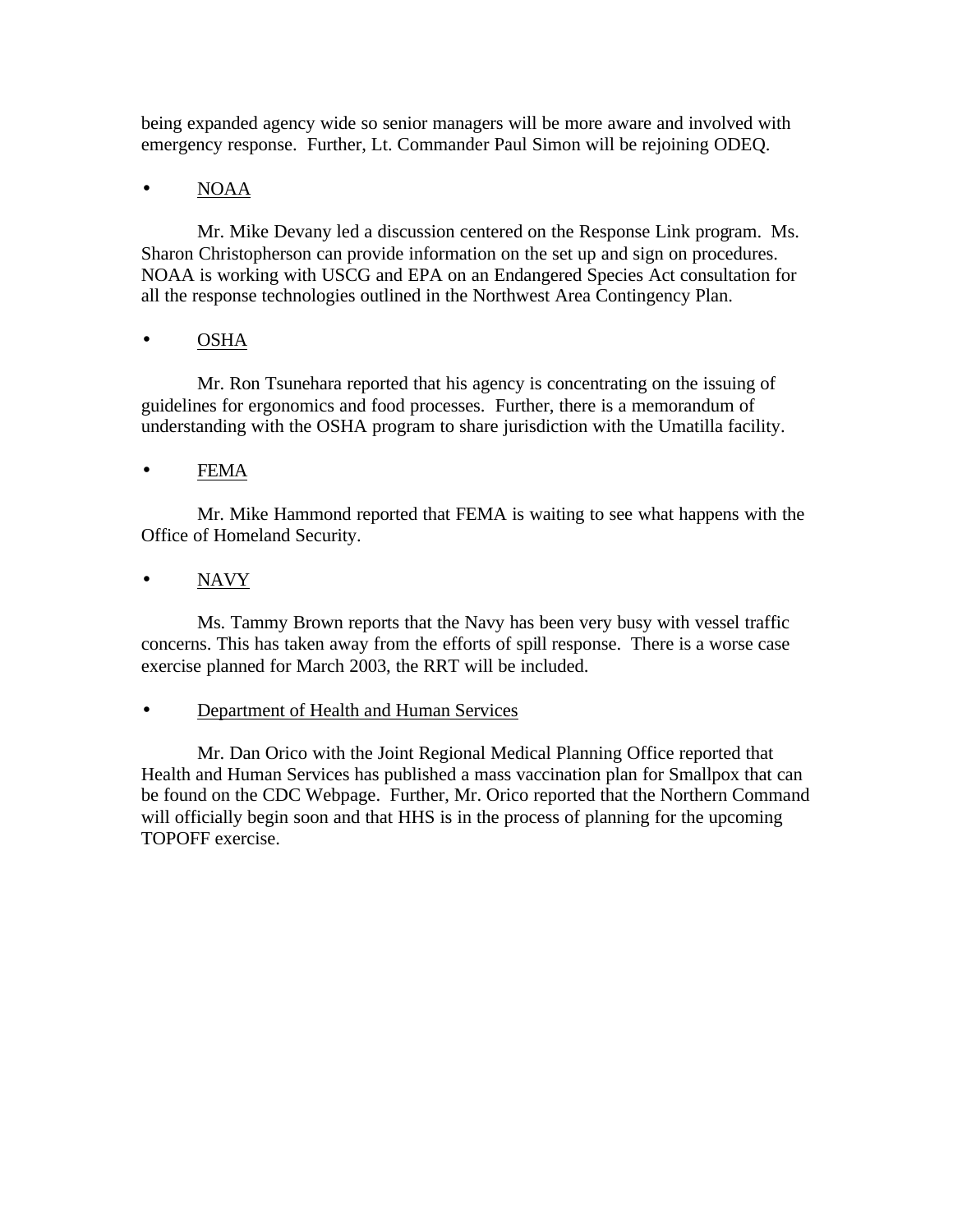# **SEPTEMBER 25, 2002 (Day Two) 0800 Meeting Begins**

# **INLAND WILDLIFE REFUGE SYSTEM (Agenda Item 8)**

Ms. Heidi Newsome (USFWS) began with a general overview of the National Wildlife Refuge Program. The Hanford Reach Refuge was designated on June 9, 2000. The presentation continued to include the following topics:

- Geography and design of the Hanford Reach Refuge
- History of the assessment of the refuge
- The recreational potential, natural resources, geological resources, and botanical resources
- Archeological status of the refuge
- Cold War effects on the Hanford Reach Refuge.
- Federal and State collaboration and coordination to continue to manage the Refuge

Mr. Dave Smith (USFWS) followed with a presentation on the National Burn Area Rehabilitation Team used to rehabilitate heavily burned area such as the Hanford site following the 2001. Further, Mr. Smith covered the lessons learned from the case study entitled the "24 Command Fire."

# **FAST WATER OIL SPILL RESPONSE TECHNIQUES (Agenda Item 9)**

Mr. Jim Mackey (Hyde Marine) gave a presentation on some new fast-water oil spill response equipment that includes discussion on the following topics:

- History of Hyde Marine
- Float inverter demonstration and technique (an on-water demonstration was held after lunch)
- VOSS & SORS spill clean up techniques
- Case Study of the CANUSDIX exercises September 25, 2002

# **WORKGROUP REPORTS (Agenda Item 10)**

Deleted from the agenda.

# **USCG INCIDENT MANAGEMENT ASSISTANCE TEAM (Agenda Item 11)**

Commander Bill Whitson (USCG District 13) gave a presentation on the creation and implementation of the Coast Guard's Incident Management Assistance Team. Topics of discussion include the following:

- Requirements and history of the IMAT
- Requirements to requesting the IMAT support. The team is a quick deployment team that is self-sufficient.
- Cost to the IMAT team is approximately \$4,000 per day.
- Continuing challenges that face the IMAT.